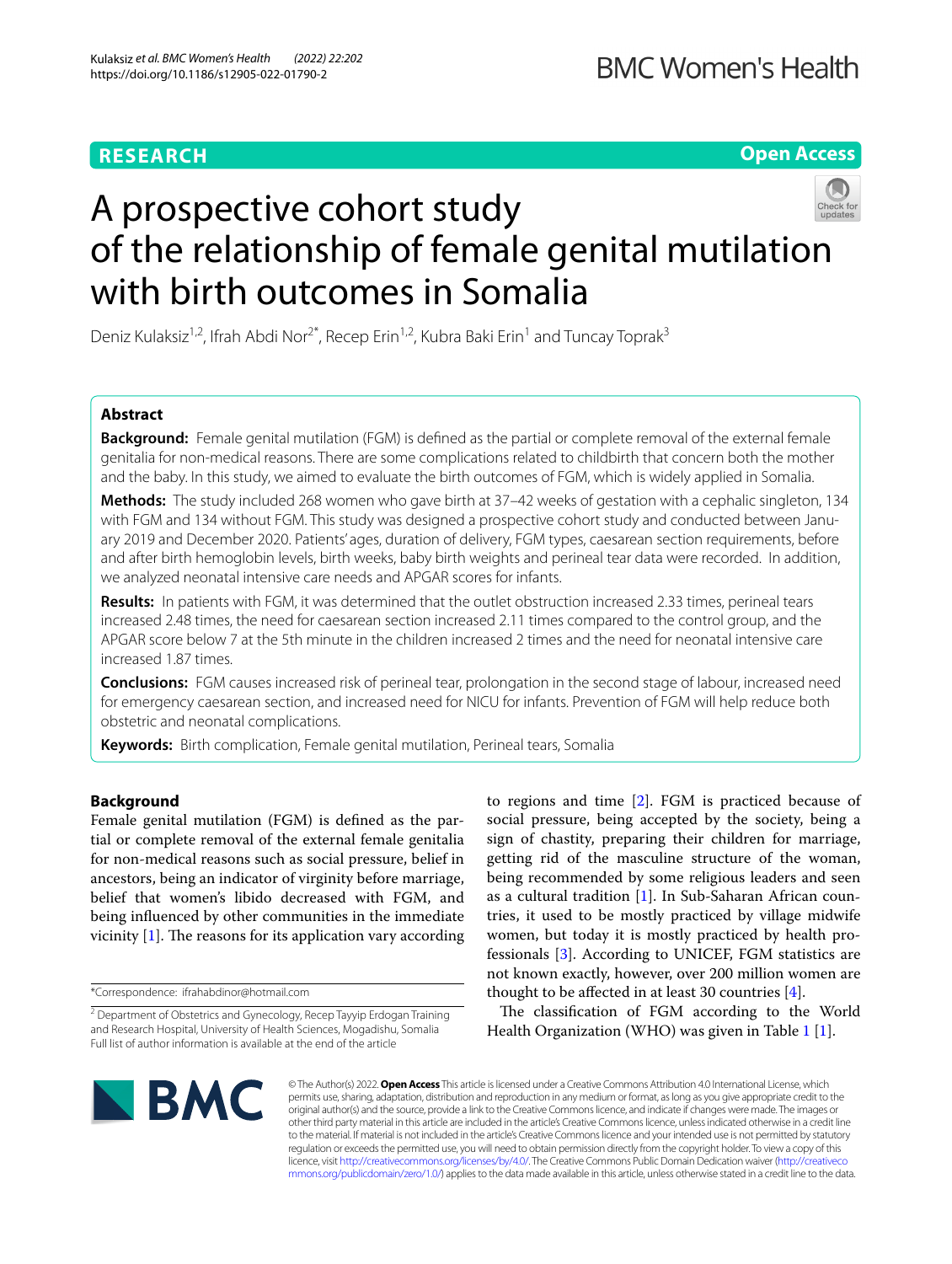In a 2018 study by WHO covering 27 countries, they reported that the annual cost of FGM complications to be approximately 1.4 billion USD. If the FGM application can be stopped completely, this cost will decrease by 60% within 30 years [[1\]](#page-4-0).

Some complications related to FGM, both in the long and short term, have been described. While bleeding, pain, fever, infection and urinary problems are shortterm complications, long-term complications include dyspareunia, clitoral cyst, keloid, chronic pelvic infection, anorgasmia, and dystocia [\[1](#page-4-0), [5](#page-4-4), [6\]](#page-4-5). Long-term complications have often been associated with type 3 FGM [[7](#page-4-6)]. After some FGM applications, deinfibulation is required before sexual intercourse or childbirth.

According to 2016 data, the frequency of FGM in Somali women between the ages of 15–49 is reported to be 98%, but there is no data between the ages of  $0-15$  [\[4\]](#page-4-3). Most FGMs are type 2 and type 3 FGM in Somalia<sup>[[4](#page-4-3)]</sup>. However, there is no information in the literature about the current prevalence and types of FGM in Somalia.

Besides these short- and long-term complications, FGM has complications related to deliver that concern both the mother and the baby. In a review, prolonged hospitalization for the mother, increased frequency of cesarean section, obstructed labour, prolonged 2nd stage of labour and low birth weight for the baby were associated with FGM  $[8]$  $[8]$ . In the meta-analysis of 11 articles, the risk ratio for postpartum hemorrhage with FGM, especially in African countries, was reported as 2.59 [1.28, 5.25] [[7](#page-4-6)].

There are many studies on maternal and neonatal complications of FGM. However, these studies are retrospective studies that include a few participants, do not have an appropriate control group, are conducted on immigrant populations or in places where health care providers are of higher quality [[7,](#page-4-6) [9](#page-4-8), [10\]](#page-4-9). Our study is the first study in Somalia to prospectively evaluate the relationship of female genital mutilation with birth complications. In addition, we think it is important that our study is carried out on local people with limited access to health services, rather than immigrants, to reflect the reality.

# **Methods**

# **Study design**

This study is a prospective cohort study. The study was conducted at Mogadishu Somalia-Turkey Recep Tayyip Erdogan Training and Research Hospital, which is the only tertiary care hospital in Mogadishu between January 2019 and December 2020. Approval was obtained from the local ethics committee for the study. We protected the privacy of the patients according to the Helsinki Declaration. Patient information was recorded using a coding system so that personal information would not be shared.

#### **Sample size**

G\* Power software version 3.01 (Franz Foul, Kiel, Germany) was used for power analysis for two study groups with and without FGM. The female population in Somalia was approximately 7.97 million [[11\]](#page-4-10). For the obstetric consequences in the study of Gebremicheal et al., power analysis software was used by using the mean and number of study participants [\[12\]](#page-4-11). While it was 7.1% in the prolonged 2nd stage of labour group without FGM, it ranged from 5.6 to 17.5% in the FGM group. The previous study showed it in the literature that 134 participants in each study arm (total of 268 participants) were required to elicit a medium effect size  $(d=0.5)$  at a significance level of  $a = 0.05$  at 80% power.

### **Study population**

We included pregnant women who applied to the hospital for delivery in the study. Patients who were pregnant before 37–42 weeks, planned elective cesarean section, had fetal malpresentation, could not get consent for the study, had a body mass index (BMI) above 35 and were in the second stage of labour were not included in the study. Being a mother older than 35 has been associated with complications such as placenta previa, emergency caesarean delivery, postpartum hemorrhage, premature birth, and outlet obstruction  $[13]$  $[13]$  $[13]$ . Therefore, we did not include patients with high BMI in the study. We included patients with the 1–1 pairing method to form the FGM group and the control group. In the frst stage of labour, 8 patients in the control group and 9 patients in the FGM group were excluded from the study for various reasons, such

<span id="page-1-0"></span>**Table 1** FGM classifcation according to the World Health Organization

| Type 1 | Partial or total removal of the clitoral glans and/or the clitoral hood                                                                                          |
|--------|------------------------------------------------------------------------------------------------------------------------------------------------------------------|
| Type 2 | Partial or total removal of the clitoral glans and the labia minora with or without removal of the labia majora                                                  |
| Type 3 | Narrowing of the vaginal opening through the creation of a covering seal, also called infibulation                                                               |
| Type 4 | All other harmful procedures to the female genitalia for non-medical purposes, e.g. incising, piercing, prick-<br>ing, scraping and cauterizing the genital area |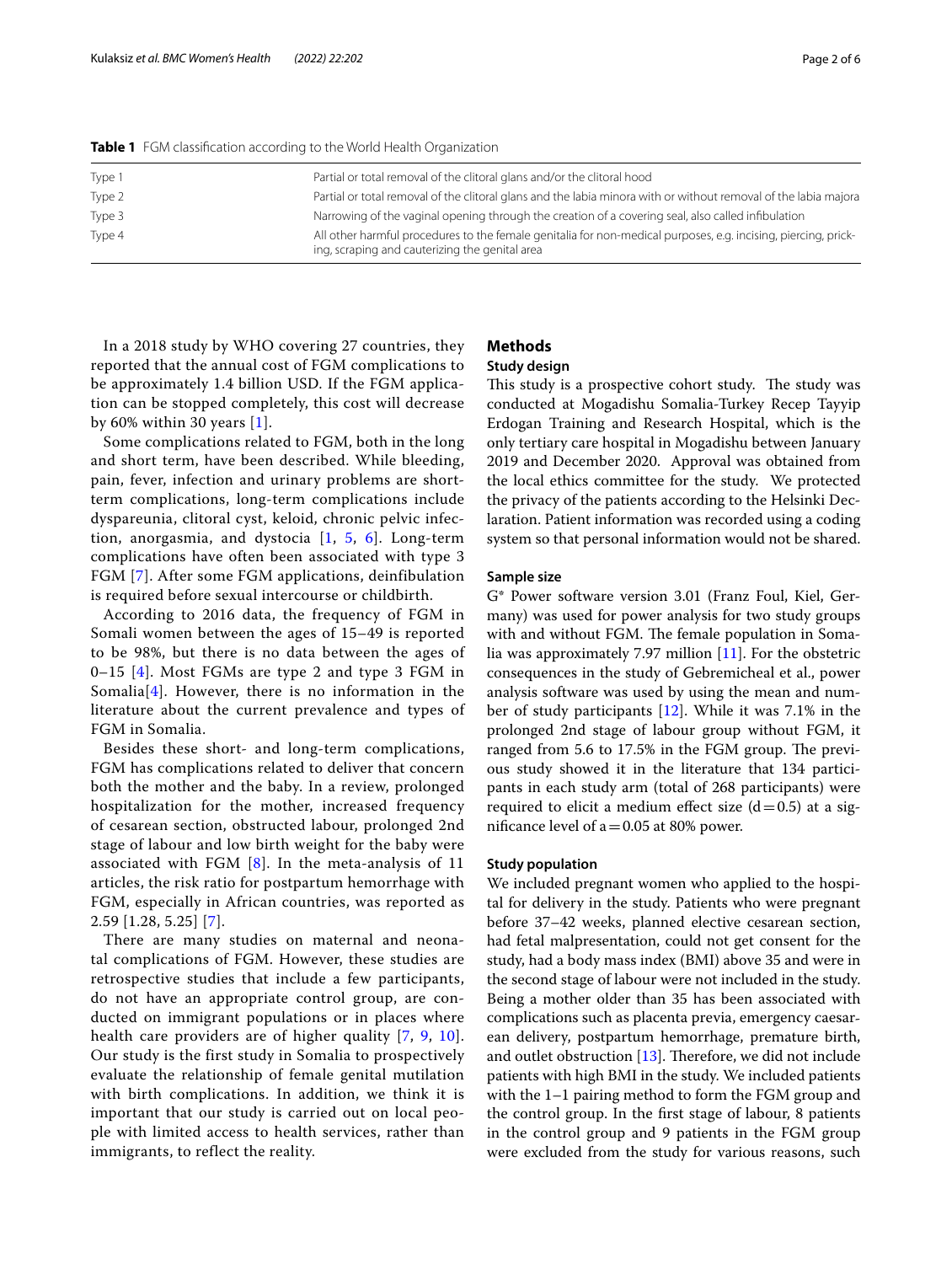as cesarean section for maternal request, insufficient fnancial means of the family. Until the sample size was reached, the women who came for delivery were included in the study by taking their consent.

# **Data collection**

2 obstetricians and gynecologists and a research assistant collected study data. The patients' FGM type, age, gravity, prolonged second stage information, outlet obstruction, perineal tear, prenatal hemoglobin (Hb), 8 h postnatal Hb, and need for cesarean section were recorded. We defned the prolonged second stage as lasting longer than 2 h in nulliparas and longer than 1 h in multiparas. Perineal tear is a laceration of the skin and other soft tissue structures at birth and can be spontaneous or iatrogenic, like an episiotomy [[14,](#page-4-13) [15](#page-4-14)]. We based our study on this defnition. Stillbirth, hospitalizations in the neonatal intensive care unit (NICU) of newborns, and appearance, pulse, grimace, activity, respiration (APGAR) scores were also recorded. In the study of Rodriguez et al., having FGM was not defned as an indication for cesarean section [\[16](#page-4-15)]. Having FGM was not considered as a cesarean indication in our study.

# **Data analysis**

All data collection forms were entered SPSS for Windows version 23.0 and analyzed. We analyzed the compatibility of the data with the normal distribution via the Kolmogorov-Smirnov test. We made descriptive statistics for the study variables. The Chi-square test was used for statistical analysis between the FGM group and the control group. We performed bivariate analysis to test the

#### <span id="page-2-0"></span>**Table 2** Maternal and fetal descriptive features and datas

relationship between independent and outcome variables. In the statistical analysis performed at the 95% confidence interval,  $p < 0.05$  was accepted as significant.

# **Results**

The study included 268 participants, 134 in the control group and 134 in the FGM group. All participants were Somalis and Muslims. Of the patients included in our study, 27 (20%) had type 1 FGM, 81 (61%) had type 2, and 26 (19%) had type 3 FGM.

The maternal age of the participants in our study was  $21.4 \pm 1.8$  years. There was no difference between groups in terms of age, body mass index, birth week, and infant birth weight. Second stage of labour was signifcantly longer in the FGM group. Although haemoglobin (Hb) levels of patients were similar between groups before delivery, it is signifcantly lower in the FGM group after delivery. 1st and 5th minute APGAR scores of the babies were signifcantly lower in the FGM group. We showed the mean values and standard deviation of the data related to both FGM and control groups in the Table [2.](#page-2-0)

There was no difference between groups in terms of primigravida status. Stillbirth, outlet obstruction, perineal tear, need for cesarean section, need for neonatal intensive care unit, and newborn APGAR score below 7 were found to be signifcantly higher in the FGM group. We showed that obstetric and neonatal outcomes at birth and afterwards in Table [3.](#page-3-0)

# **Discussion**

In our study, we aimed to investigate whether female genital mutilation afects birth complications and neonatal outcomes in Somalia. In this study, although there

|                                   | FGM group ( $n = 134$ ) | Control group ( $n = 134$ ) | $p$ value* |
|-----------------------------------|-------------------------|-----------------------------|------------|
| Age (years)                       | $21.1 \pm 1.7$          | $71.7 \pm 1.9$              | 0.453      |
| BMI ( $kg/m2$ )                   | $76.7 + 4.1$            | $27 + 3.9$                  | 0.259      |
| Birth week                        | $39.2 \pm 1.3$          | $39.2 \pm 1.2$              | 0.512      |
| Duration of latent stage (minute) | $601.9 \pm 186.6$       | $613.3 \pm 184.2$           | 0.317      |
| Duration of active stage (minute) | $204 \pm 87.6$          | $202.9 \pm 90.0$            | 0.419      |
| Duration of second stage (minute) | $74.3 \pm 26.8$         | $45.6 \pm 25.4$             | 0.004      |
| Duration of third stage (minute)  | $17.8 \pm 7.5$          | $17.2 \pm 7.8$              | 0.118      |
| Hb of before labour (g/dl)        | $10.5 \pm 0.8$          | $10.7 \pm 0.9$              | 0.318      |
| Hb of after labour (g/dl)         | $9.5 \pm 0.9$           | $10.1 \pm 1.0$              | 0.042      |
| APGAR at 1st minute               | $5.9 \pm 1.6$           | $6.9 \pm 1.1$               | 0.031      |
| APGAR at 5th minute               | $8.3 \pm 2.0$           | $8.7 \pm 1.9$               | 0.048      |
| Birth weight (gram)               | $3173.1 \pm 477.2$      | $3199.7 \pm 508.3$          | 0.318      |

Bold values indicate *p* < 0.05

BMI: Body mass index, Hb: Hemoglobin

\*Student T-Test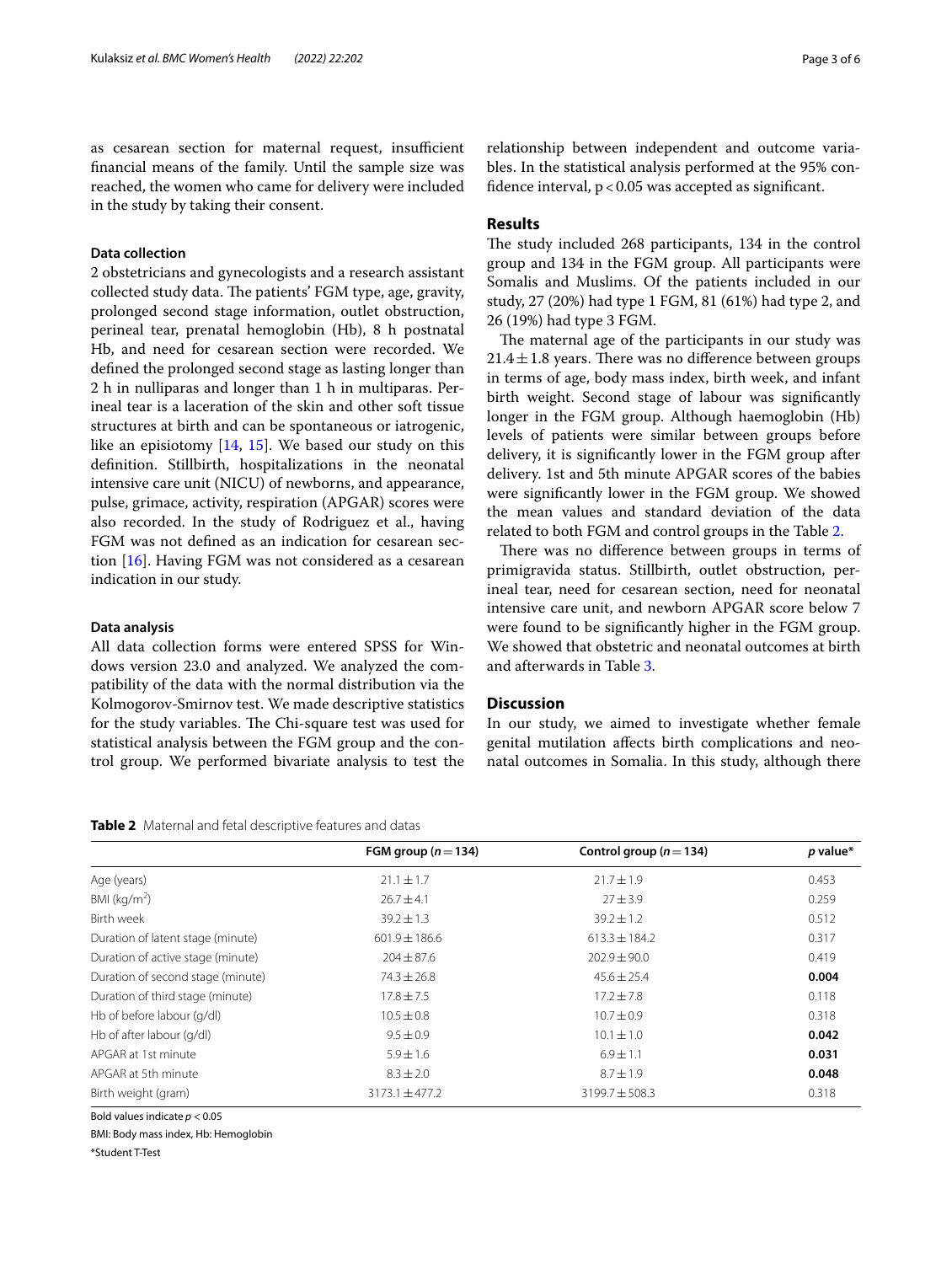#### <span id="page-3-0"></span>**Table 3** Obstetrics and neonatal outcomes

|                                                      | FGM group<br>$(n=134)$<br>Number (%) | Control group<br>$(n=134)$<br>Number (%) | RR (95% CI)         | $p$ value* |
|------------------------------------------------------|--------------------------------------|------------------------------------------|---------------------|------------|
| <b>Stillbirth</b>                                    | 4(2.98)                              | 2(1.49)                                  | $n.a***$            | 0.038      |
| Outlet obstruction                                   | 42 (31.34)                           | 18 (13.43)                               | $2.33(1.21 - 3.45)$ | 0.022      |
| Perineal tear                                        | 21 (15.67)                           | 9(6.71)                                  | $2.48(1.28 - 3.68)$ | 0.033      |
| Need for cesarean section                            | 19(14.17)                            | 9(6.71)                                  | $2.11(1.05 - 3.17)$ | 0.036      |
| APGAR score $<$ 7 at 5th minute                      | 12 (8.95)                            | 6(4.47)                                  | $2(0.98 - 3.02)$    | 0.042      |
| Need for neonatal intensive care unit of<br>newborns | 15(11.19)                            | 8(5.97)                                  | 1.87 (0.89-2.85)    | 0.047      |
| Primigravida                                         | 54 (40.29)                           | 52 (38.80)                               | n.a                 | 0.348      |

Bold values indicate *p* < 0.05

\*Chi-square test

\*\*RR was not specifed due to the small number

was no signifcant diference in other stages of labour in women with FGM, there was a signifcant prolongation in the second stage of labour. Gayle et al. found that prolongation of the duration of labour and an increase in the frequency of caesarean section women with FGM [\[17](#page-4-16)].

There are many studies in which postpartum hemorrhage is more common in women with FGM [[7,](#page-4-6) [17,](#page-4-16) [18](#page-4-17)]. In our study, although Hb levels were similar between the prenatal groups, we found signifcantly lower levels in the postnatal FGM group.

The weight of the baby at birth affects birth complications [\[19,](#page-4-18) [20](#page-4-19)]. In our study, no diference was found between the two groups in terms of infant birth weight.

In the literature, there are many studies showing that the need for emergency cesarean section during delivery is high in patients with FGM [[9,](#page-4-8) [12](#page-4-11)]. In our study, we found that women with FGM needed more emergency cesarean section during labour.

There are studies showing that the risk of stillbirth increases with FGM [\[7](#page-4-6), [12\]](#page-4-11). We found that the risk of stillbirth increased in the group with FGM, which was consistent with the literature. In the study of Gebremicheal et al., it was determined that there was a 2.38-fold increase in the risk of outlet obstruction in patients with FGM. In our study, we found a 2.33-fold increase in this risk in patients with FGM.

Scarred perineal tissue, increased fbrosis, and decreased elasticity were observed with FGM, resulting in an increased incidence of episiotomy [[21\]](#page-4-20). It has been reported that the risk of perineal tear increases by at least 50% because of the loss of elasticity of the perineum with FGM [[9,](#page-4-8) [12,](#page-4-11) [21](#page-4-20)]. In our study, we found statistically signifcantly more perineal tears in women with FGM in line with the literature.

Kaplan et al. reported that the need for NICU increased in women with FGM [[21\]](#page-4-20). We found that the risk of needing NICU in newborns in the FGM group was significantly increased compared to the control group. FGM, which has negative effects on newborn well-being [\[22](#page-4-21)], also signifcantly afected APGAR scores in the current study. We found both 1st and 5th minute APGAR scores to be lower in the group with FGM. In our study, the risk of having APGAR score<7 at 5th minute increased 2 times compared to the control group.

WHO defnes the stillbirth is defned as fetal death occurring after 28 weeks of gestation [\[23](#page-4-22)]. While there is 1 stillbirth in 160 births in the United States, it is estimated that there are 2.6 million stillbirths in the world each year [[23](#page-4-22), [24](#page-4-23)]. Many causes of stillbirth appear to be preventable $[23]$  $[23]$ . FGM has been shown in some studies as one of those reasons. Although stillbirth was seen to be higher in women with FGM, it was not detected as a risk factor in the study of Andro et al.  $[25-27]$  $[25-27]$  $[25-27]$ . The inability to calculate the stillbirth risk, which is very rare in our study, was a limitation. However, we conducted this study with a reasonable number of participants in a place where the health registration system is not developed enough, such as in Somalia.

Some studies in the literature associated obstetric complications more with type 2 or type 3 FGM [[9,](#page-4-8) [28](#page-5-1)]. In our study, the majority (61%) of the FGM group comprised patients with type 2 FGM, 19% of them were patients with type 3 FGM, and 20% of patients with type 1 FGM. Although calculating the frequency of complications according to FGM types was considered a limitation, most of the pregnant women in our study consisted of women with type 2 and type 3 FGM.

# **Conclusions**

This study showed that FGM leads to prolongation of the second stage of labour, increased risk of perineal tear, increased need for emergency caesarean section, and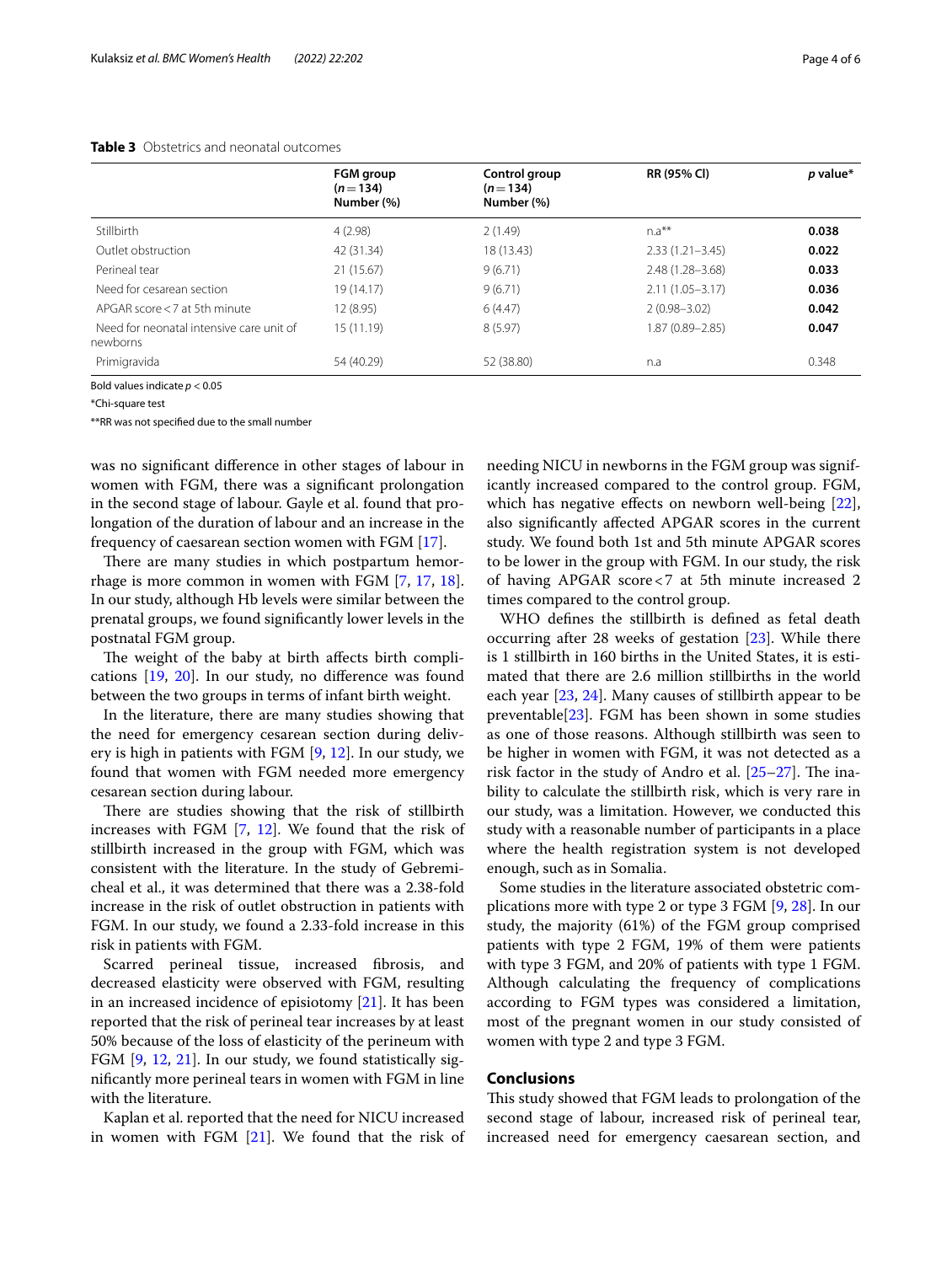increased NICU need in infants. FGM is still widely practiced in countries such as Somalia. It would be benefcial to take steps with both international and local authorities to completely abolish FGM. With its negative consequences, FGM not only afects the health of women and children, but also creates an unnecessary economic burden for the states.

#### **Acknowledgements**

We would like to thank the management of Somalia Mogadishu Recep Tayyip Erdogan Training and Research Hospital for their support in the study's planning.

#### **Author contributions**

DK: Project development, data collection and/or processing, analysis and/ or interpretation, literature search, manuscript writing, critical reviews; IAN: Data collection and/or processing, literature search, critical reviews; RE: Project development, analysis, literature search, manuscript writing, critical reviews; KBE: Literature search, manuscript writing, critical reviews; TT: Literature search, manuscript writing, critical reviews. All authors read and approved the fnal manuscript.

#### **Funding**

There was no funding for this study.

#### **Availability of data and materials**

The datasets generated and/or analyzed during the current study are not publicly available because of our hospital policy, but are available from the corresponding author on reasonable request.

#### **Declarations**

#### **Ethics approval and consent to participate**

Approval numbered MSTH/5238 was obtained from the Ethics Committee of Mogadishu Somalia-Turkey Recep Tayyip Erdogan Training and Research Hospital. All methods were carried out under the relevant directives and regulations.

#### **Informed consent**

Informed consent was obtained from all patients included in the study.

#### **Consent for publication**

Not applicable.

#### **Competing interests**

The authors declare that they have no competing interests.

#### **Author details**

<sup>1</sup> Department of Obstetrics and Gynecology, Kanuni Training and Research Hospital, University of Health Sciences, Trabzon, Turkey. <sup>2</sup> Department of Obstetrics and Gynecology, Recep Tayyip Erdogan Training and Research Hospital, University of Health Sciences, Mogadishu, Somalia. <sup>3</sup>Department of Urology, Fatih Sultan Mehmet Training and Research Hospital, University of Health Sciences, Istanbul, Turkey.

Received: 13 April 2022 Accepted: 19 May 2022 Published online: 31 May 2022

#### **References**

- <span id="page-4-0"></span>WHO. Female genital mutilation. [https://www.who.int/news-room/fact](https://www.who.int/news-room/fact-sheets/detail/female-genital-mutilation)[sheets/detail/female-genital-mutilation](https://www.who.int/news-room/fact-sheets/detail/female-genital-mutilation). Accessed 17 May 2022.
- <span id="page-4-1"></span>2. Lurie JM, Weidman A, Huynh S, Delgado D, Easthausen I, Kaur G. Painful gynecologic and obstetric complications of female genital mutilation/ cutting: a systematic review and meta-analysis. PLoS Med. 2020;17:1–20.
- <span id="page-4-3"></span><span id="page-4-2"></span>4. UNICEF. Female Genital Mutilation/Cutting: A global concern. 2016.
- <span id="page-4-4"></span>5. Erin R. Kadın genital sünneti. In: Scientifc Developments. 2019. p. 135–45.
- <span id="page-4-5"></span>6. Karaci S, Kulaksiz D, Sekerci CA. A rare cause of clitoromegaly: epidermoid cyst. Arch Ital Urol Androl. 2019;91:137–8.
- <span id="page-4-6"></span>7. Sylla F, Moreau C, Andro A. A systematic review and meta-analysis of the consequences of female genital mutilation on maternal and perinatal health outcomes in European and African countries. BMJ Glob Heal. 2020;5:1–14.
- <span id="page-4-7"></span>8. Klein E, Helzner E, Shayowitz M, Kohlhoff S, Smith-Norowitz TA. Female genital mutilation: health consequences and complications---a short literature review. Obstet Gynecol Int. 2018;2018.
- <span id="page-4-8"></span>9. Varol N, Dawson A, Turkmani S, Hall JJ, Nanayakkara S, Jenkins G, et al. Obstetric outcomes for women with female genital mutilation at an Australian hospital, 2006–2012: a descriptive study. BMC Pregnancy Childbirth. 2016;16:1–10.
- <span id="page-4-9"></span>10. Im H, Swan LET, Heaton L. Polyvictimization and mental health consequences of female genital mutilation/circumcision (FGM/C) among Somali refugees in Kenya. Women Heal. 2020;60:636–51.
- <span id="page-4-10"></span>11. Statisca. Somalia: Total population by gender. [https://www.statista.com/](https://www.statista.com/statistics/967927/total-population-of-somalia-by-gender/) [statistics/967927/total-population-of-somalia-by-gender/](https://www.statista.com/statistics/967927/total-population-of-somalia-by-gender/). Accessed 17 May 2022.
- <span id="page-4-11"></span>12. Gebremicheal K, Alemseged F, Ewunetu H, Tolossa D, Ma'alin A, Yewondwessen M, et al. Sequela of female genital mutilation on birth outcomes in Jijiga town, Ethiopian Somali region: a prospective cohort study. BMC Pregnancy Childbirth. 2018;18:1–10.
- <span id="page-4-12"></span>13. Cavazos-Rehg PA, Krauss MJ, Spitznagel EL, Bommarito K, Madden T, Olsen MA, et al. Maternal age and risk of labor and delivery complications. Matern Child Health J. 2015;19:1202–11.
- <span id="page-4-13"></span>14. Ugwu EO, Iferikigwe ES, Obi SN, Eleje GU, Ozumba BC. Efectiveness of antenatal perineal massage in reducing perineal trauma and postpartum morbidities: a randomized controlled trial. J Obstet Gynaecol Res. 2018;44:1252–8.
- <span id="page-4-14"></span>15. Vieira F, Guimarães JV, Souza MCS, Sousa PML, Santos RF, Cavalcante AMRZ. Scientifc evidence on perineal trauma during labor: integrative review. Eur J Obstet Gynecol Reprod Biol. 2018;223:18–25.
- <span id="page-4-15"></span>16. Rodriguez MI, Say L, Abdulcadir J, Hindin MJ. Clinical indications for cesarean delivery among women living with female genital mutilation. Int J Gynecol Obstet. 2017;139:21–7.
- <span id="page-4-16"></span>17. Gayle C, Rymer J. Female genital mutilation and pregnancy: associated risks. Br J Nurs. 2016;25:978–83.
- <span id="page-4-17"></span>18. Balachandran AA, Duvalla S, Sultan AH, Thakar R. Are obstetric outcomes afected by female genital mutilation? Int Urogynecol J. 2018;29:339–44.
- <span id="page-4-18"></span>19. Leftwich HK, Gao W, Wilkins I. Does increase in birth weight change the normal labor curve? Am J Perinatol. 2015;1:87–92.
- <span id="page-4-19"></span>20. Wang S, Yang L, Shang L, Yang W, Qi C, Huang L, et al. Changing trends of birth weight with maternal age: a cross-sectional study in Xi'an city of Northwestern China. BMC Pregnancy Childbirth. 2020;20:1–8.
- <span id="page-4-20"></span>21. Kaplan A, Forbes M, Bonhoure I, Utzet M, Martín M, Manneh M, et al. Female genital mutilation/cutting in The Gambia: long-term health consequences and complications during delivery and for the newborn. Int J Womens Health. 2013;5:323–31.
- <span id="page-4-21"></span>22. Anikwe CC, Ejikeme BN, Obiechina NJ, Okorochukwu BC, Obuna JA, Onu FA, et al. Female genital mutilation and obstetric outcome: a cross-sectional comparative study in a tertiary hospital in Abakaliki South East Nigeria. Eur J Obstet Gynecol Reprod Biol X. 2019;1:100005.
- <span id="page-4-22"></span>23. WHO. Stillbirth. [https://www.who.int/health-topics/stillbirth#tab](https://www.who.int/health-topics/stillbirth#tab=tab_1)=tab\_1. Accessed 17 May 2022.
- <span id="page-4-23"></span>24. Chakhtoura NA, Reddy UM. Management of stillbirth delivery. Semin Perinatol. 2015;39:501–4.
- <span id="page-4-24"></span>25. Al-Khulaidi GA, Nakamura K, Seino K, Kizuki M. Decline of supportive attitudes among husbands toward female genital mutilation and its association to those practices in Yemen. PLoS ONE. 2013;8:e83140.
- 26. Nonterah EA, Kanmiki EW, Agorinya IA, Sakeah E, Tamimu M, Kagura J, et al. Prevalence and adverse obstetric outcomes of female genital mutilation among women in rural Northern Ghana. Eur J Public Health. 2020;30:561–7.